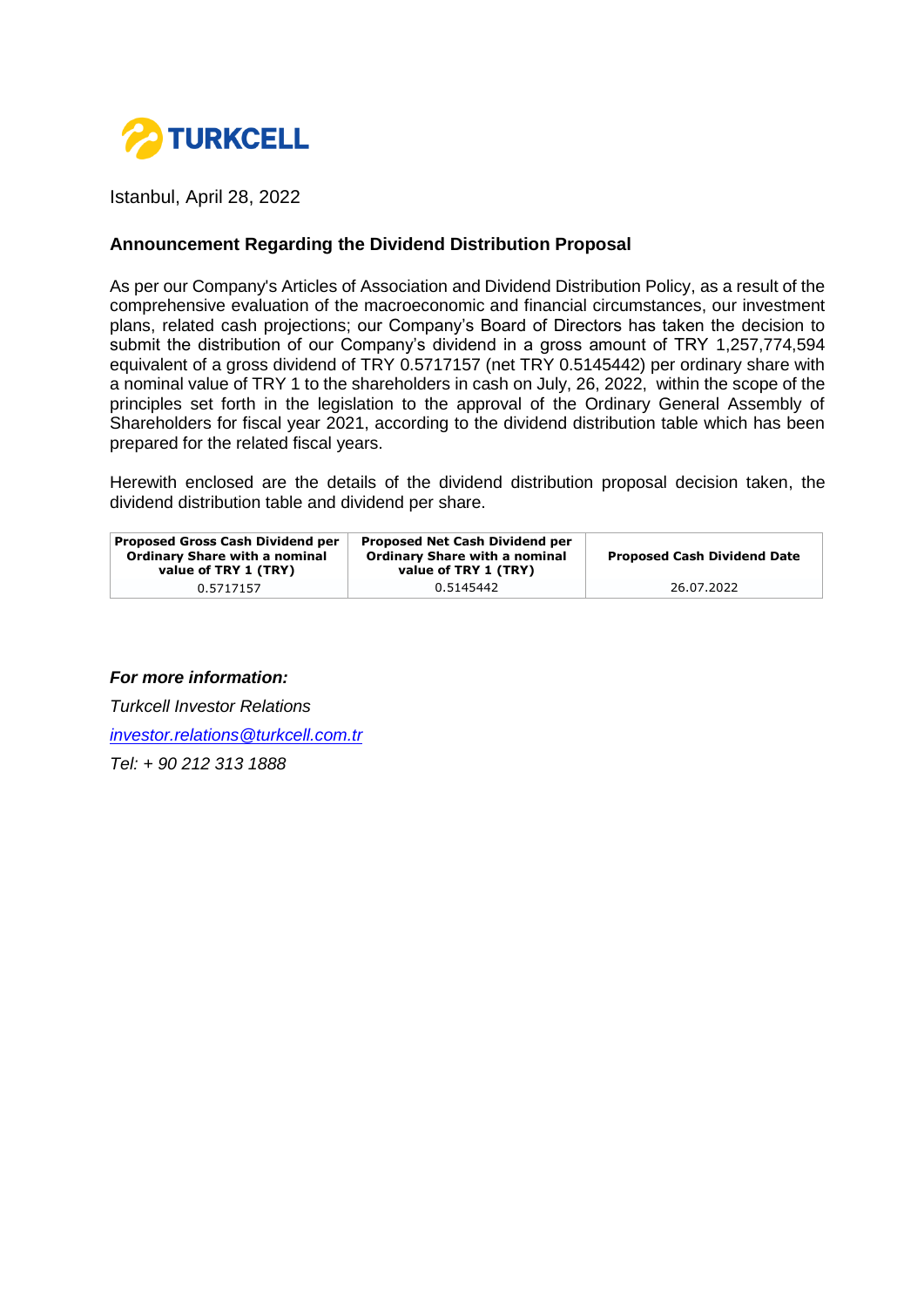## **ANNEX: Board of Directors Dividend Distribution Proposal**

The Board of Directors of the Company decided to distribute gross dividend amount of TRY 1,257,774,594 to be paid in cash to our shareholders within the below conditions explained hereunder as part of the resolution:

- 1. As a result of the activities of our Company, pertaining to the period between January 1, 2021 and December 31, 2021, our Company's profit, calculated according to the consolidated financial statements, which were audited independently in accordance with the Capital Markets Board Communiqué numbered II-14.1, named "Communiqué Regarding the Financial Reporting in Capital Markets" is TRY 4,540,913,818,
- 2. TRY 5,031,098,375 after tax profit calculated according to the consolidated financial statements shall be taken as the basis for dividend distribution in accordance with "Capital Markets Board Dividend Guide" which was published on 27 January 2014.
- 3. As the ceiling designated in the Turkish Commercial Code (TCC) for first legal reserve has been reached by our company; no first legal reserve set aside,
- 4. TRY 5,031,098,375 is the distributable dividend of the Company, pertaining to year 2021 and TRY 5.120.578.238- calculated by adding TRY 89,479,863 which is the aggregate amount of the donations made during the year, to the above mentioned amount shall be taken as the first dividend basis,
- 5. In accordance with the provisions declared in Capital Markets Board ("CMB") Communiqué Serial: II-19.1 on "Dividends" and clauses set in the article of association of our company; TRY 1,024,115,648 - which is 20% of the first dividend basis, amounting to TRY 5,120,578,238 - shall be distributed as the first cash dividend and the secondary reserve amounting to TRY 114,777,459 shall be separated from the rest of the net distributable current year profit,

a. The total amount of TRY 1,257,774,594 which shall be distributed in cash, shall be distributed from statutory previous year's profit.

b. The withholding tax deductions shall be applicable on the amount to be distributed in cash, TRY 1,257,774,594 as mentioned hereinabove,

c. In this respect, gross amount of TRY 0.5717157- shall be distributed to our shareholders for each share, having a nominal value of TRY 1 (One Turkish Lira), and hence the aggregate gross amount of dividend distribution in cash shall be TRY 1,257,774,594.

6. TRY 3,658,546,322- which is the remaining of the 2021 year's distributable profit after the cash dividend distribution shall be:

a. Regarded as previous year's profit and set aside within the Company,

b. The withholding tax deductions shall be applicable on the amount, which is set aside as 2021 fiscal year's profit, in case such amount shall be subject to redistribution.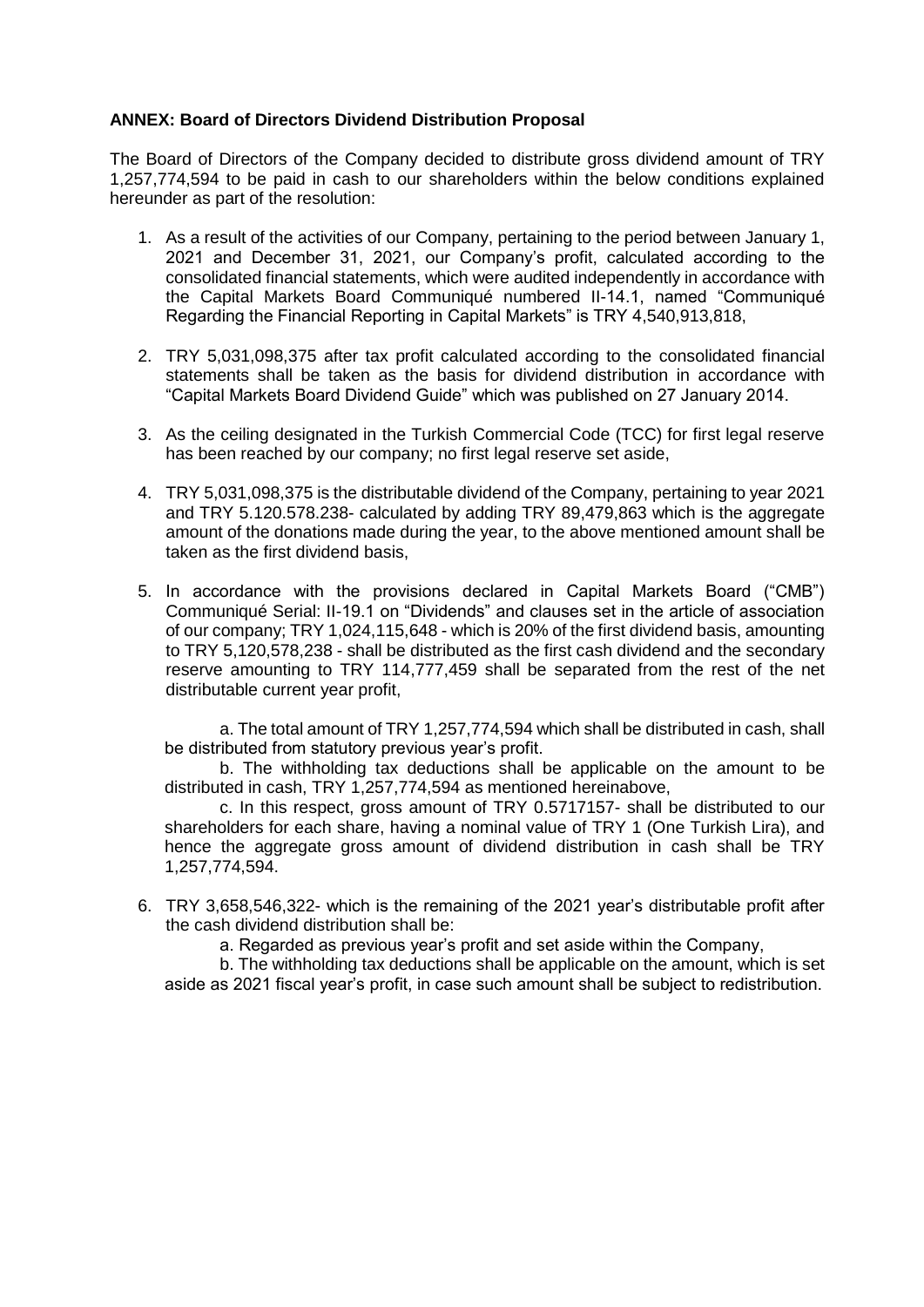